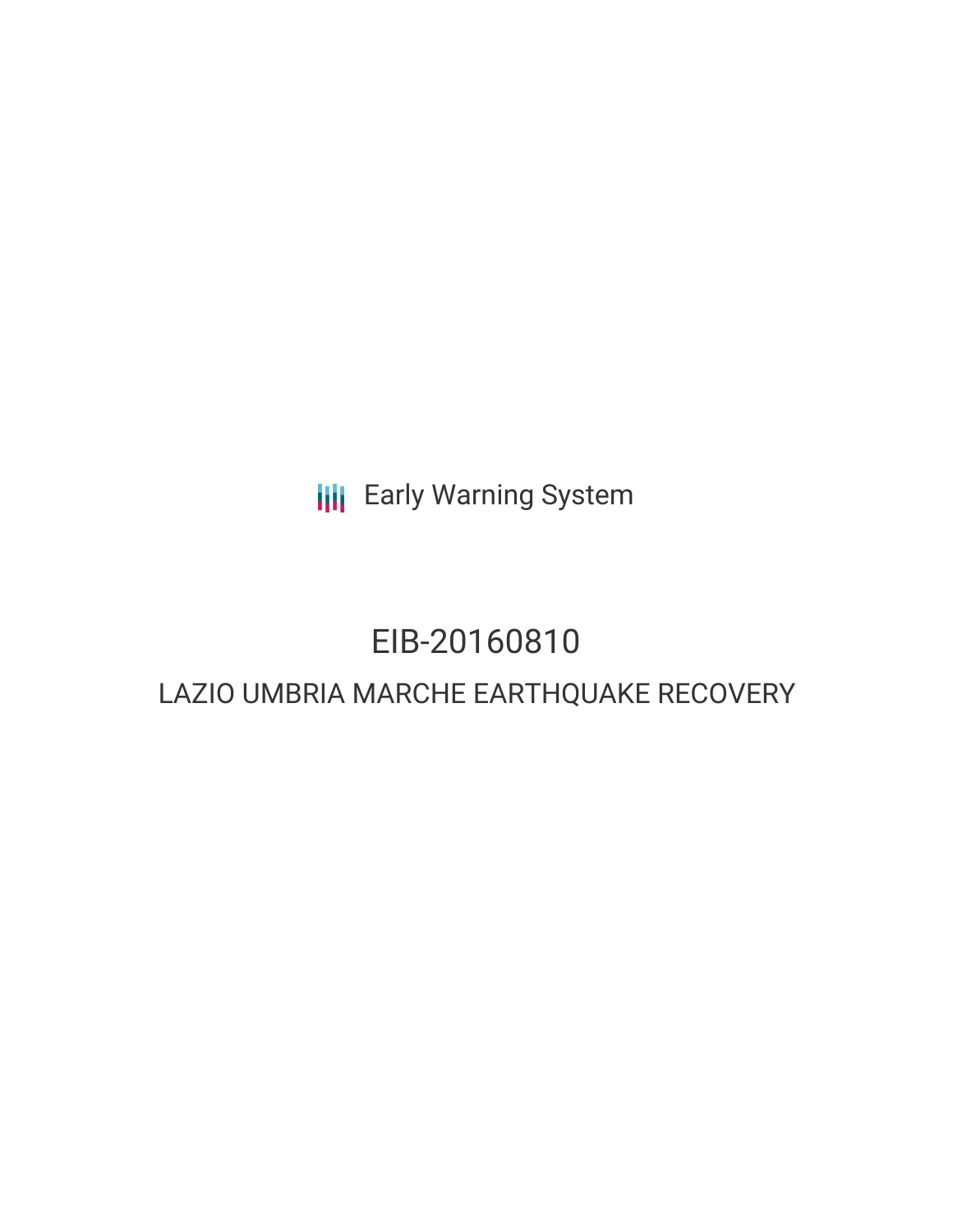

#### **Quick Facts**

| <b>Countries</b>               | Italy                          |
|--------------------------------|--------------------------------|
| <b>Financial Institutions</b>  | European Investment Bank (EIB) |
| <b>Status</b>                  | Approved                       |
| <b>Bank Risk Rating</b>        | U                              |
| <b>Voting Date</b>             | 2017-06-30                     |
| <b>Borrower</b>                | REPUBBLICA ITALIANA            |
| <b>Sectors</b>                 | Infrastructure                 |
| <b>Investment Type(s)</b>      | Loan                           |
| <b>Investment Amount (USD)</b> | \$1,142.70 million             |
| <b>Loan Amount (USD)</b>       | \$1,142.70 million             |
| <b>Project Cost (USD)</b>      | \$8,108.60 million             |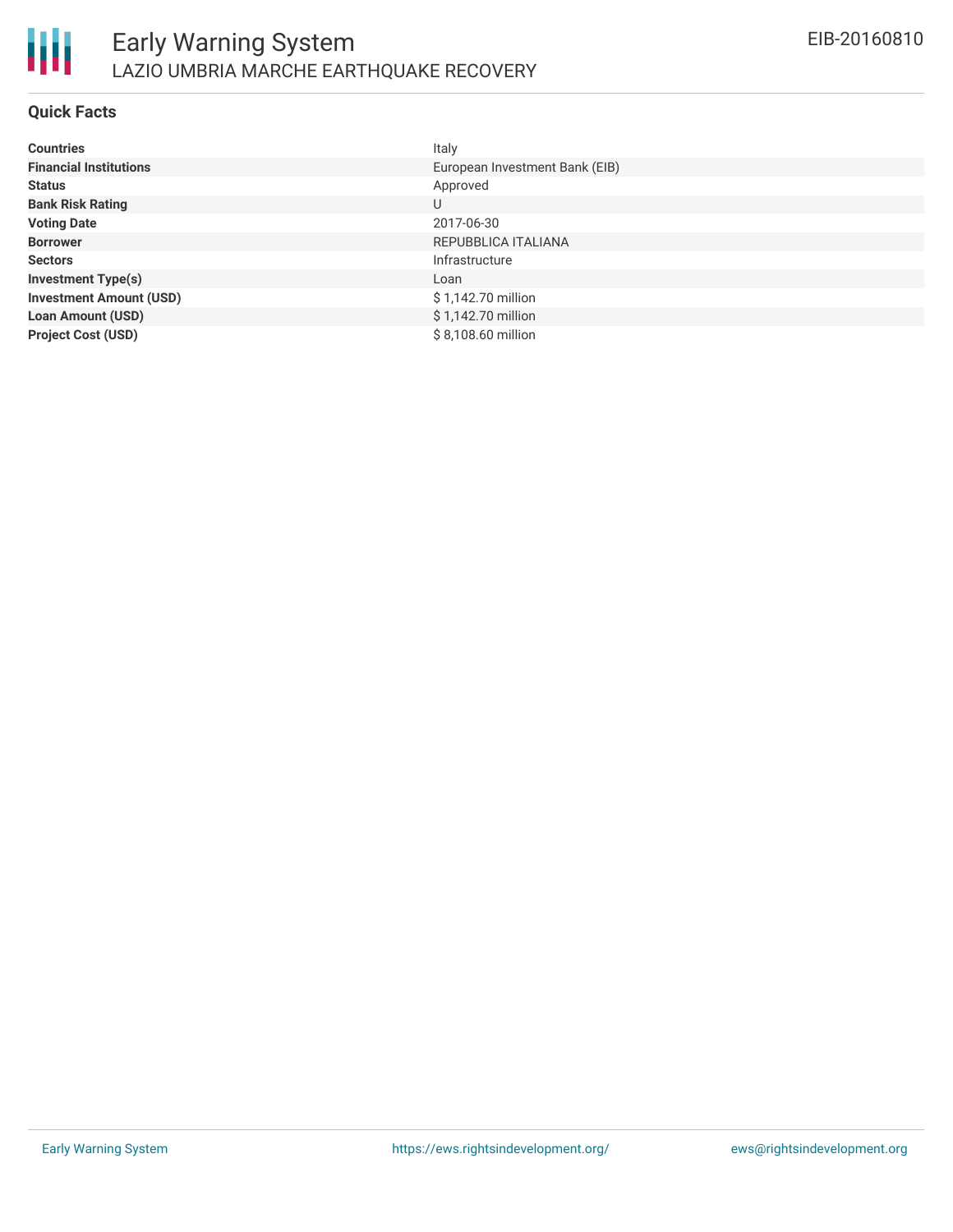

#### **Project Description**

According to EIB website, the loan will partially support the reconstruction and restoration of private residential and mixed use buildings, industrial infrastructure and public buildings providing for education, legal and administrative services, affected by the earthquakes of August and October 2016 in the Lazio, Marche, Umbria and Abruzzo regions.

The project will have wider economic benefits generated by the restoration of suitable livelihood, business conditions and public services that were hampered by the 2016 earthquakes and, where justified, upgrade the seismic resilience of rehabilitated or reconstructed buildings so as to reduce the risk of damages from future events of similar magnitude. Longer term measures, including seismic risk mapping and disaster preparedness studies, may be carried out within the framework of relevant international coordination bodies and will comply with the requirements of the national and EU regulatory framework. In addition, the rehabilitation, renovation and reconstruction of residential and business buildings will result in energy efficient improvements and increased use of renewable resources.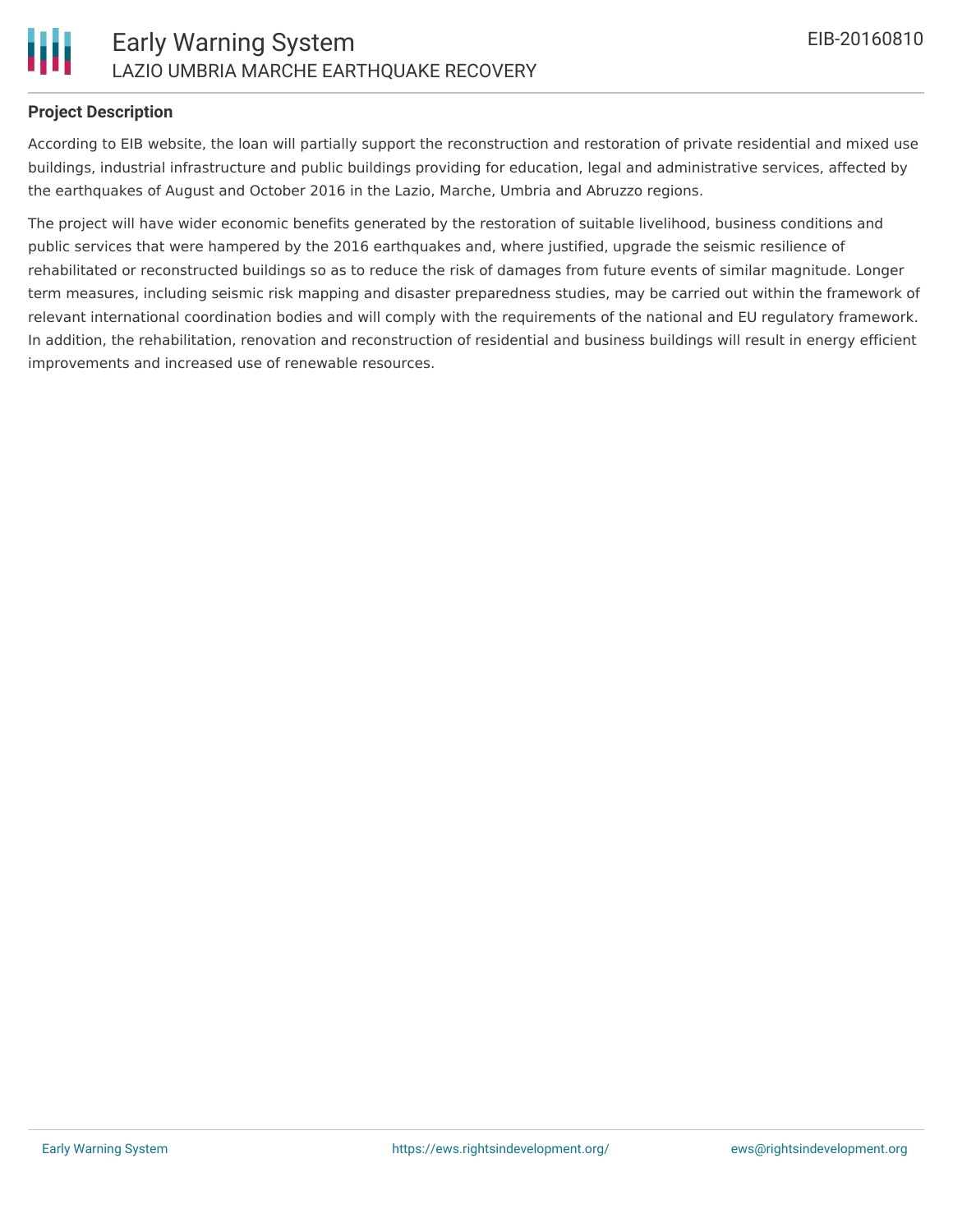

# **Investment Description**

European Investment Bank (EIB)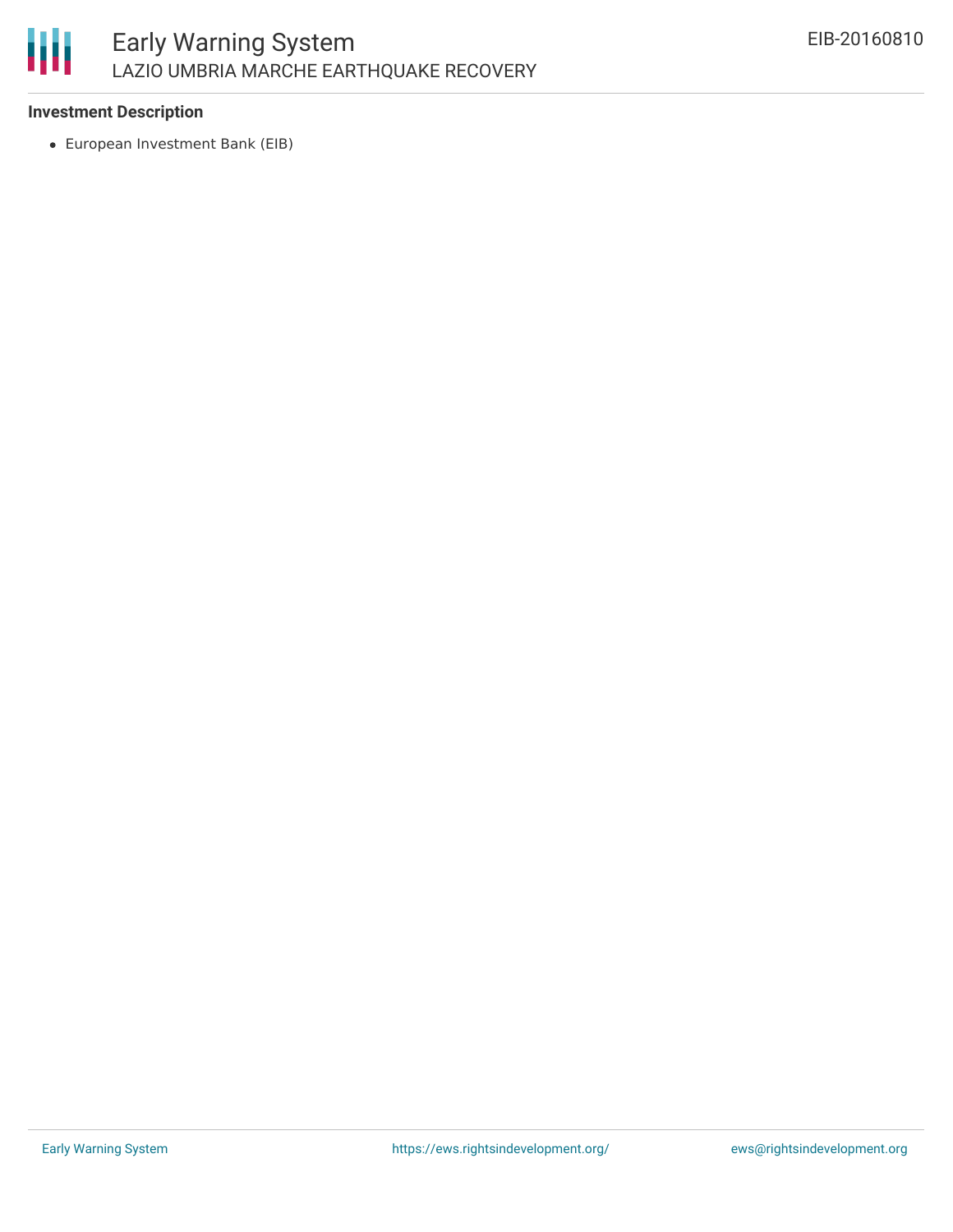# **Contact Information**

No contact information provided at the time of disclosure.

#### ACCOUNTABILITY MECHANISM OF EIB

The EIB Complaints Mechanism is designed to facilitate and handle complaints against the EIB by individuals, organizations or corporations affected by EIB activities. When exercising the right to lodge a complaint against the EIB, any member of the public has access to a two-tier procedure, one internal - the Complaints Mechanism Office - and one external - the European Ombudsman. A complaint can be lodged via a written communication addressed to the Secretary General of the EIB, via email to the dedicated email address complaints@eib.org, by completing the online complaint form available at the following address: http://www.eib.org/complaints/form, via fax or delivered directly to the EIB Complaints Mechanism Division, any EIB local representation office or any EIB staff. For further details, check:

http://www.eib.org/attachments/strategies/complaints\_mechanism\_policy\_en.pdf

When dissatisfied with a complaint to the EIB Complaints Mechanism, citizens can then turn towards the European Ombudsman. A memorandum of Understanding has been signed between the EIB and the European Ombudsman establishes that citizens (even outside of the EU if the Ombudsman finds their complaint justified) can turn towards the Ombudsman on issues related to 'maladministration' by the EIB. Note that before going to the Ombudsman, an attempt must be made to resolve the case by contacting the EIB. In addition, the complaint must be made within two years of the date when the facts on which your complaint is based became known to you. You can write to the Ombudsman in any of the languages of the European Union. Additional details, including filing requirements and complaint forms, are available at: http://www.ombudsman.europa.eu/atyourservice/interactiveguide.faces